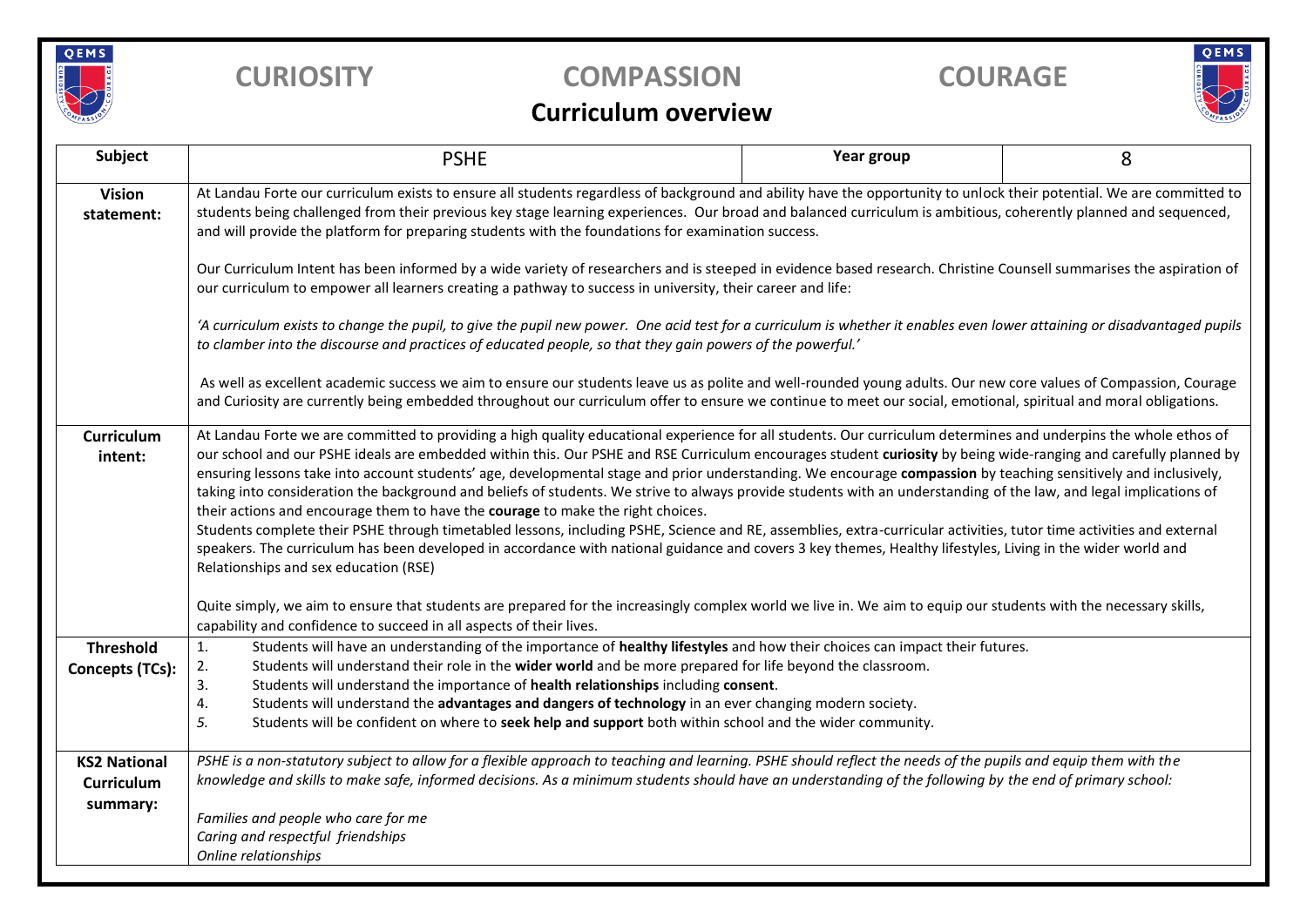| QEMS                             | <b>CURIOSITY</b>                                                                                                     |                          | <b>COMPASSION</b>    |                     | <b>COURAGE</b> | QEMS                 |  |
|----------------------------------|----------------------------------------------------------------------------------------------------------------------|--------------------------|----------------------|---------------------|----------------|----------------------|--|
|                                  | <b>Being safe</b><br>RSE - puberty, sex education set out in the science curriculum and beyond if deemed appropriate |                          |                      |                     |                |                      |  |
| Learner skills:                  | Critical thinking                                                                                                    | Organisation             | Collaboration        | Adaptability        | Oracy          | Self-quizzing        |  |
|                                  | <b>CRITICAL THINKING</b>                                                                                             | 冒<br><b>ORGANISATION</b> | <b>COLLABORATION</b> | <b>ADAPTABILITY</b> | <b>ORACY</b>   | <b>SELF QUIZZING</b> |  |
|                                  | Term 6 Jun-Jul                                                                                                       |                          |                      |                     |                |                      |  |
| <b>The Big</b><br>Question       | How can we prepare for life beyond school?                                                                           |                          |                      |                     |                |                      |  |
| <b>Big picture</b><br>questions: | How can we recognise positive relationships?                                                                         |                          |                      |                     |                |                      |  |
| <b>Content</b>                   | (TC 2, 3, 4, 5)<br>Sexting<br>$\overline{\phantom{a}}$                                                               |                          |                      |                     |                |                      |  |
| (Linked to TCs):                 |                                                                                                                      |                          |                      |                     |                |                      |  |
|                                  | Pornography<br>$\overline{\phantom{a}}$                                                                              |                          |                      |                     |                |                      |  |
|                                  | Consent<br>$\overline{\phantom{a}}$                                                                                  |                          |                      |                     |                |                      |  |
|                                  | Safe sex and contraception<br>$\overline{\phantom{a}}$                                                               |                          |                      |                     |                |                      |  |
| Vocabulary<br>Instruction:       | sexting, pornography, consent, non-consentual, STI, STD, contraception, HIV                                          |                          |                      |                     |                |                      |  |
| Assessment:                      | End of topic assessment                                                                                              |                          |                      |                     |                |                      |  |
|                                  |                                                                                                                      |                          |                      |                     |                |                      |  |
|                                  |                                                                                                                      |                          |                      |                     |                |                      |  |